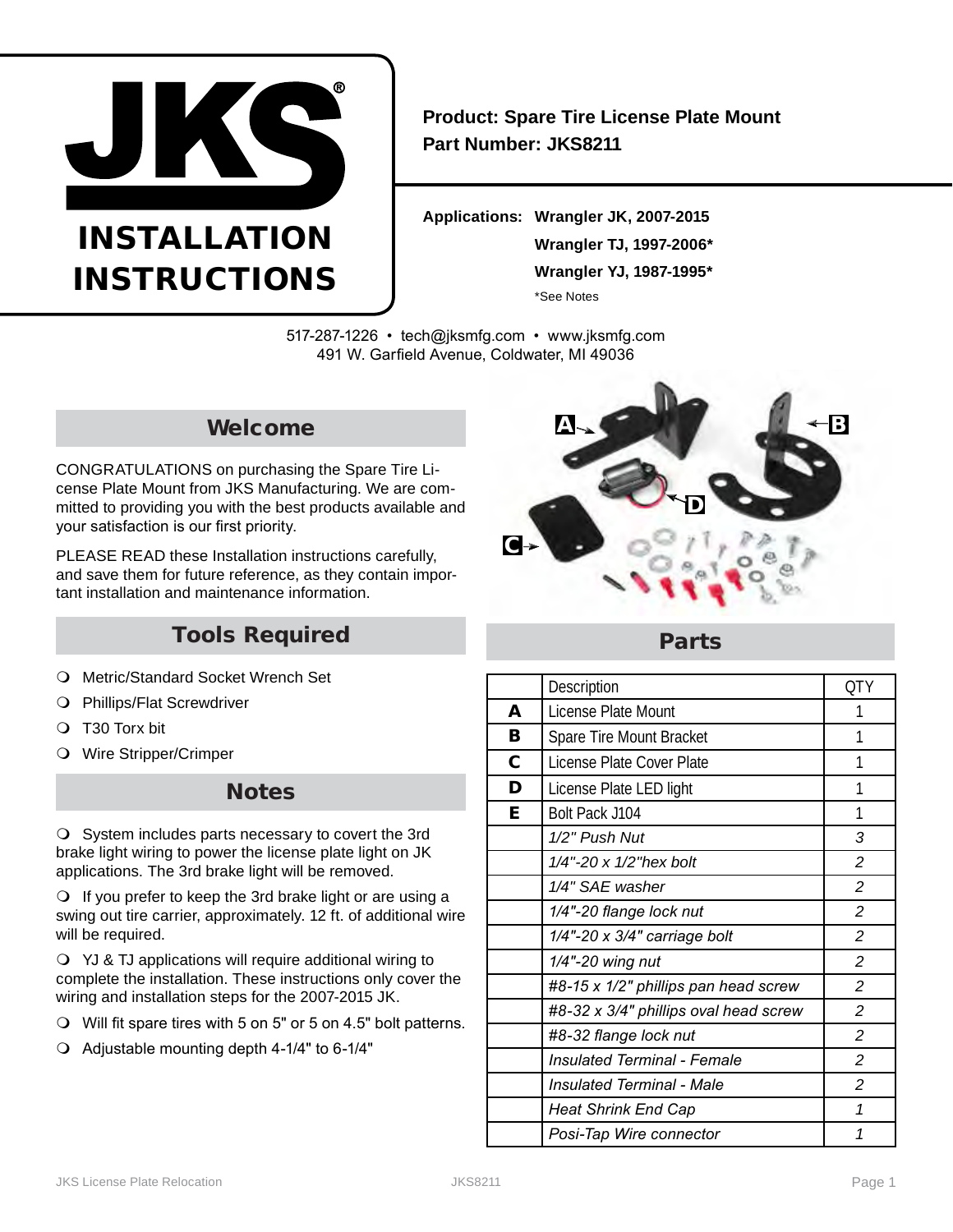## Installation

**These instructions are only written for the 2007- 2015 Wrangler JK application.**

#### **1. SPARE/3RD BRAKE LIGHT DISASSEMBLY**

- Remove the spare tire.
- O Open the tailgate to access the 4 screws mounting the 3rd brake light to the bracket. Remove the 4 screws and unplug the light.



O Remove the spare tire mounting bracket from the tailgate by removing the 8 bolts using a 13mm socket.



#### **Q 2. LICENSE PLATE REMOVAL**

- O Remove the 2 screws holding the license plate to the OE bracket.
- O Remove the two screws under the license plate using a 7mm socket. Two more screws are located below the bumper that will need to be removed.

*Note: If an aftermarket bumper has been installed it may be necessary to remove the bumper to access the lower screws*



#### **D. 3. FILLER PLATE INSTALLATION**

- Unplug the license plate light and tuck the harness through the hole in the body.
- Locate the filler plate for the OE license plate location. Install the plate with the provided #8 pan head screws.



#### 4. LICENSE PLATE LIGHT WIRING

*The kit is designed to use the 3rd brake light wiring to power the new license plate light. This will be cut and tapped into the right tail light wiring harness.*

*If you wish to keep the 3rd brake light or are using a swing out tire carrier, you will need approximately 6 ft. each of 18 ga. wire for a power and ground wire to route back to the passenger side tail light.*

 Use a screwdriver to lift the top plastic cap from the passenger side rear seat belt cover.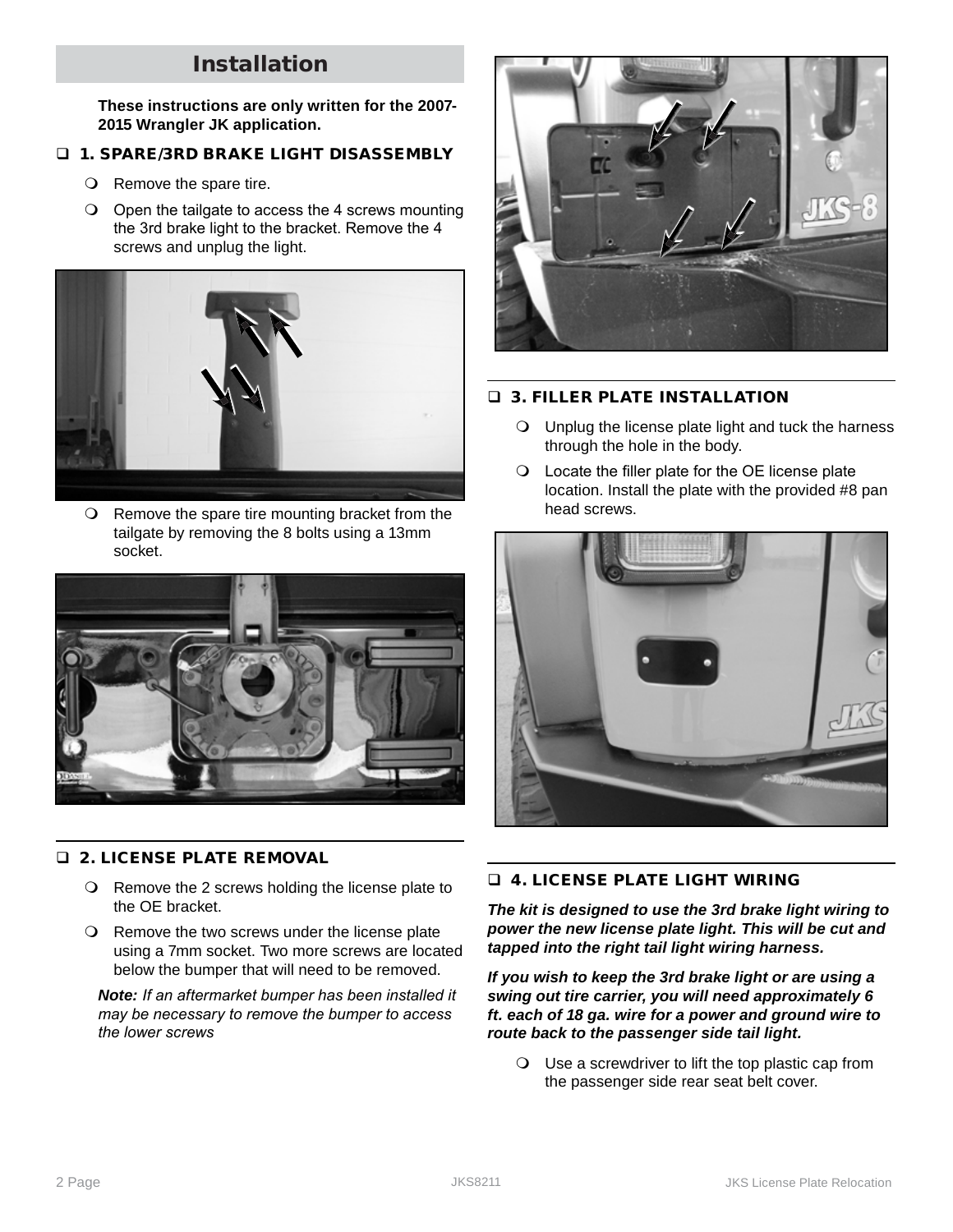

O Pull on the outside cover to release the clips and remove it.



O Remove the two screws holding the inner plastic cover to the floor.



 Lastly, remove the nut located in front of seat belt to remove the inner plastic cover



 $\bigcirc$  Pull back the carpet to expose the wire harness and remove the 2 plastic clips to make the harness easier to work on.



 Locate the white with tan stripe wire that powers the 3rd brake light. Cut this wire about 4 in from where it meets the main harness. Place the heat shrink wire cap over the end of the wire going forward use a heat gun or lighter seal it. Strip the lead of the remaining wire that routes back to the tailgate.